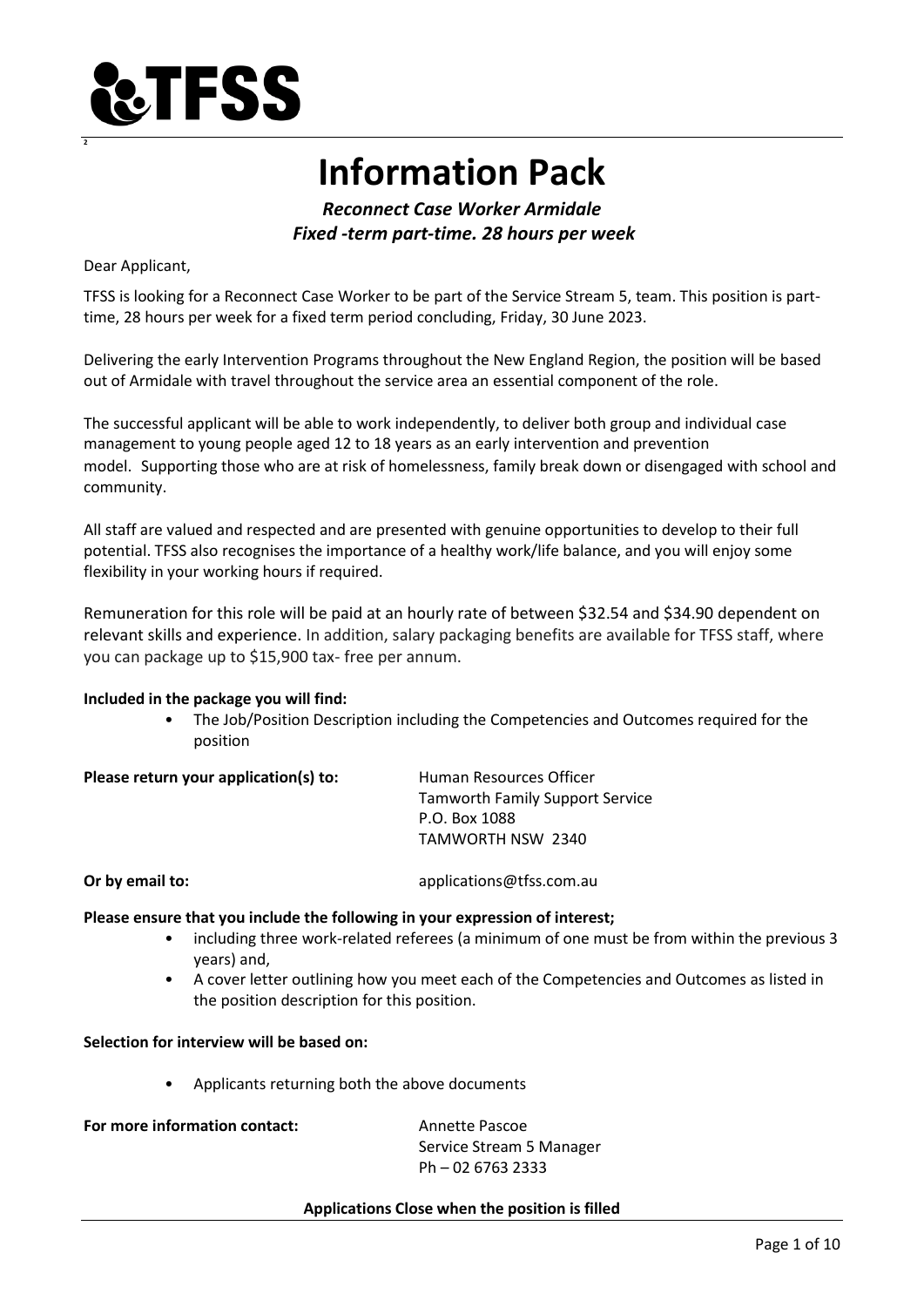

| <b>Position Description</b> |                                       |                                                                                           |
|-----------------------------|---------------------------------------|-------------------------------------------------------------------------------------------|
|                             | 1. Position Title                     | <b>Reconnect Case Worker</b>                                                              |
|                             | 2. Service                            | <b>Youth Homelessness</b>                                                                 |
| З.                          | Program                               | Reconnect                                                                                 |
| 4.                          | Location                              | Armidale                                                                                  |
| 5.                          | <b>Reporting Manager/ Team Leader</b> | Service Stream 5 Manager                                                                  |
|                             | 6. Relevant Award(s)                  | Social, Community, Homecare and Disability Services (SCHADS)<br>Industry Award (MA000100) |
|                             | 7. Classification                     | Social and community services employee, Level 3                                           |
| 8.                          | <b>Position Terms</b>                 | 28 hours per week fixed-term part-time to 30 June 2023.                                   |
| 9.                          | <b>Probationary Period</b>            | 6 months                                                                                  |

#### **Competencies and Outcomes**

**Essential:** 

- I. Prerequisites
	- Relevant certificate with relevant experience, or experience attained through previous appointments, services and/or study of an equivalent level of expertise and/or experience to undertake the range of activities required.
	- Entry level for graduates with a relevant three year degree that undertake work related to the responsibilities under this level;
	- Entry level for graduates with a relevant four year degree that undertake work related to the responsibilities under this level; or
	- Associate diploma with relevant experience;
- II. Demonstrated ability to use initiative be self-directed and work as part of a team.
- III. Understanding of child protection and mandatory reporting requirements.
- IV. Driver's Licence
- V. Working with Children Check employee number
- VI. Proof of COVID-19 Vaccination

## **Desirable:**

- I. An understanding of the TFSS Programs
- II. Demonstrated knowledge of Work, Health and Safety (WHS) practices and guidelines
- III. Understanding of the demographics and relevant issues within the geographical area of the program
- IV. Registered and comprehensively insured motor vehicle
- V. National Police Criminal History Check
- VI. First Aid Certificate

#### **Organisation Objectives**

TFSS is a non-government, community based organisation that has been delivering services to families in Tamworth since 1979. It has more than 80 staff across all programs, operating in Tamworth and surrounding areas including Armidale, Inverell, Gunnedah, Narrabri, Quirindi, Manilla and Barraba.

TFSS now comprises of multiple funded programs. These include Government funded programs that are free to the community. The aim of TFSS is to provide help to people in need, ensuring each client receives professional and appropriate services and referrals.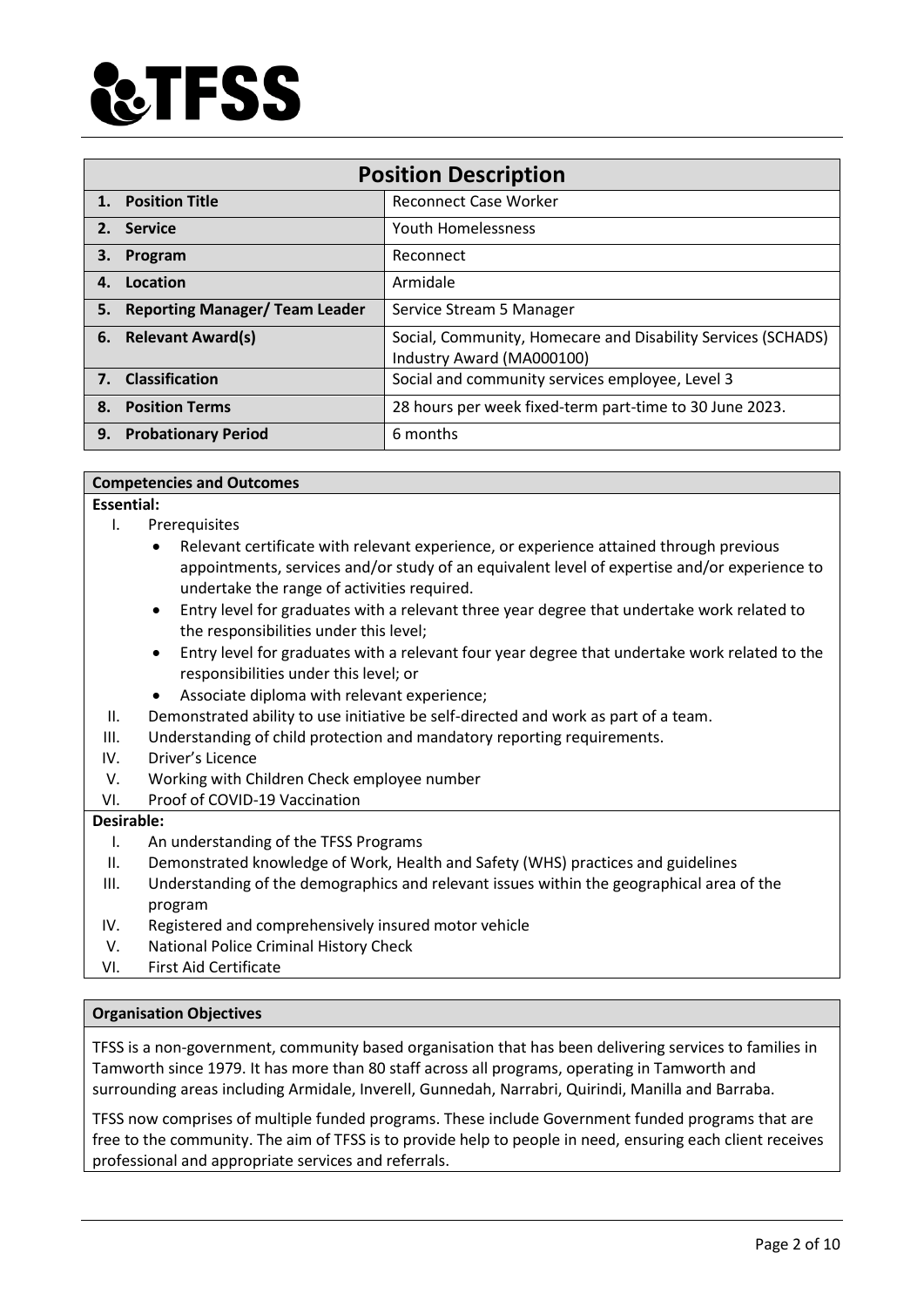

#### **Mission**

We work toward achieving our vision through our purpose, which is to:

- 1. Strengthen and improve social and personal well-being for individuals, families and communities;
- 2. Promote access, equality and social justice; and
- 3. Deliver services of quality and value.

### **TFSS Vision**

Thriving Communities, Endless Possibilities

### **TFSS Values**

TFSS is supported by a set of values which guide the way we work, make decisions and provide services. We define these values as:

- Diversity: To accept and appreciate differences
- Integrity: To always act with honesty and professionalism
- Community: To have a sense of responsibility and contribution
- Leadership: To utilise our position to drive change
- Partnerships: To work collaboratively to deliver the best outcomes

#### **Program and Position Objectives**

- To re-engage or strengthen young people's engagement with education or training and community.
- Reconciling young people with family or extended family to improve support systems
- To foster family reconciliation, wherever practicable and safe, between young people or young people at risk of homeliness
- To prevent homelessness or fewer young people becoming homeless
- To improve wellbeing and mental health
- Supporting young people to become active members of their community

| <b>Key Capabilities</b> |                   |                                                       |  |
|-------------------------|-------------------|-------------------------------------------------------|--|
| <b>Stream</b>           | <b>Descriptor</b> | <b>Tier</b>                                           |  |
| <b>Community and</b>    | Networks and      | 1.1.1 Utilises own community networks to achieve      |  |
| Interagency             | Stakeholders      | established outcomes.                                 |  |
| <b>Relations</b>        | Community         | 1.1.2 Contribute to staff forums and meetings about   |  |
| (Community              |                   | key community issues.                                 |  |
| engagement,             | Partnerships and  | 1.2.2 Participates effectively in networks and        |  |
| sectoral awareness      | collaboration     | community meetings to advance organisational          |  |
| and working             |                   | objectives.                                           |  |
| collaboratively with    |                   | 1.2.3 Works collaboratively with other organisations  |  |
| other stakeholders in   |                   | in formal and informal partnerships to achieve client |  |
| formal and              |                   | outcomes.                                             |  |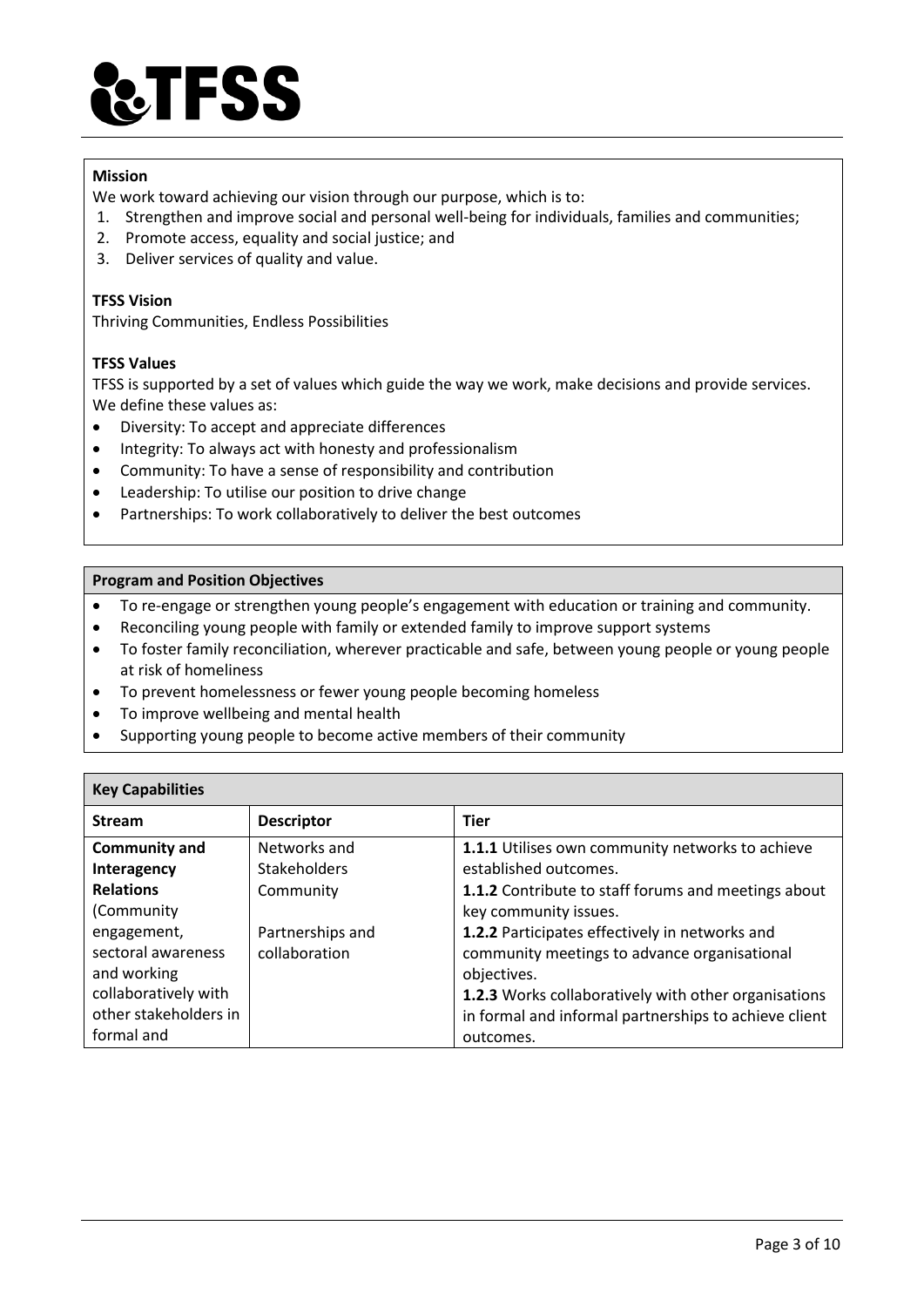

| <b>Key Capabilities</b>                   |                              |                                                               |  |
|-------------------------------------------|------------------------------|---------------------------------------------------------------|--|
| <b>Stream</b>                             | <b>Descriptor</b>            | <b>Tier</b>                                                   |  |
| Informal                                  | Social Justice               | 1.2.5 Demonstrates commitment to social justice and           |  |
| partnerships)                             |                              | social inclusion.                                             |  |
| Professionalism                           | <b>Time Management</b>       | 2.2.1 Manages time and uses tools effectively to              |  |
| (Skills associated                        |                              | assist with planning and organising.                          |  |
| with professional                         | <b>Ethics</b>                | 2.4.2 Models organisational values and preferred              |  |
| conduct such as self-                     |                              | behaviours and promotes the Code of Conduct.                  |  |
| management, ethical                       | <b>Taking Responsibility</b> | 2.1.3 Takes responsibility for work outcomes and              |  |
| behaviour, taking                         |                              | enacts authority as defined in the Position                   |  |
| responsibility,                           |                              | Description.                                                  |  |
| problem solving and<br>initiative)        | Problem solving              | 2.1.4 Demonstrates common sense, and uses                     |  |
|                                           |                              | established strategies to solve routine problems.             |  |
|                                           | Initiative and Enterprise    | 2.1.5 Contributes to ideas for improved ways of<br>working.   |  |
| Communication                             | Advocacy                     | <b>3.2.1</b> Advocates for clients to advance their interests |  |
| (All forms of                             | <b>Written Communication</b> | 3.1.2 Provides accurate written information using             |  |
| communication, such                       |                              | forms, log books, templates appropriate to the task.          |  |
| as advocacy,                              | <b>Verbal Communication</b>  | 3.1.3 Speaks politely and explains issues and                 |  |
| negotiation, written                      |                              | information clearly to clients, members and                   |  |
| and verbal                                |                              | colleagues.                                                   |  |
| communication and                         | Public                       | 3.1.4 Participates actively in staff meeting and shares       |  |
| interpersonal style)                      |                              | information to improve work environment                       |  |
|                                           |                              | outcomes.                                                     |  |
|                                           | Interpersonal Skills         | 3.2.5 Demonstrates appropriate interpersonal skills,          |  |
|                                           |                              | active listening, empathy, social awareness and               |  |
|                                           |                              | emotional intelligence in verbal communications.              |  |
| Leadership and                            | <b>United Vision</b>         | 4.1.1 Maintains enthusiasm and understands own                |  |
| <b>Teamwork</b>                           |                              | role in achieving the organisational mission.                 |  |
| (Leadership and                           | <b>Strategic Focus</b>       | 4.1.2 Follows work plan and prioritises key tasks.            |  |
| challenges                                | <b>Team Dynamics</b>         | 4.1.3 Openly shares information, participates and             |  |
| associated with                           |                              | contributes to team discussion.                               |  |
| working together,<br>such as dealing with | <b>Conflict Management</b>   | 4.1.4 Consider the views of others and aims for team          |  |
| difference, conflict,                     |                              | cohesion.                                                     |  |
| shared goals and                          | Diversity                    | 4.1.5 Values diversity in the team and supports<br>colleagues |  |
| team morale)                              |                              |                                                               |  |
| <b>Resources, Assets</b>                  | Procurement                  | 5.1.3 Makes low cost purchases and achieves value             |  |
| and Sustainability.                       |                              | for money.                                                    |  |
| (Necessary skills in                      | Equipment and assets         | 5.1.4 Takes care when using and maintaining                   |  |
| the effective use of                      |                              | equipment and aids.                                           |  |
| financial resources,                      |                              |                                                               |  |
| assets and                                |                              |                                                               |  |
| equipment as well as                      |                              |                                                               |  |
| building the                              |                              |                                                               |  |
| organisation's assets                     |                              |                                                               |  |
| and sustainability.                       |                              |                                                               |  |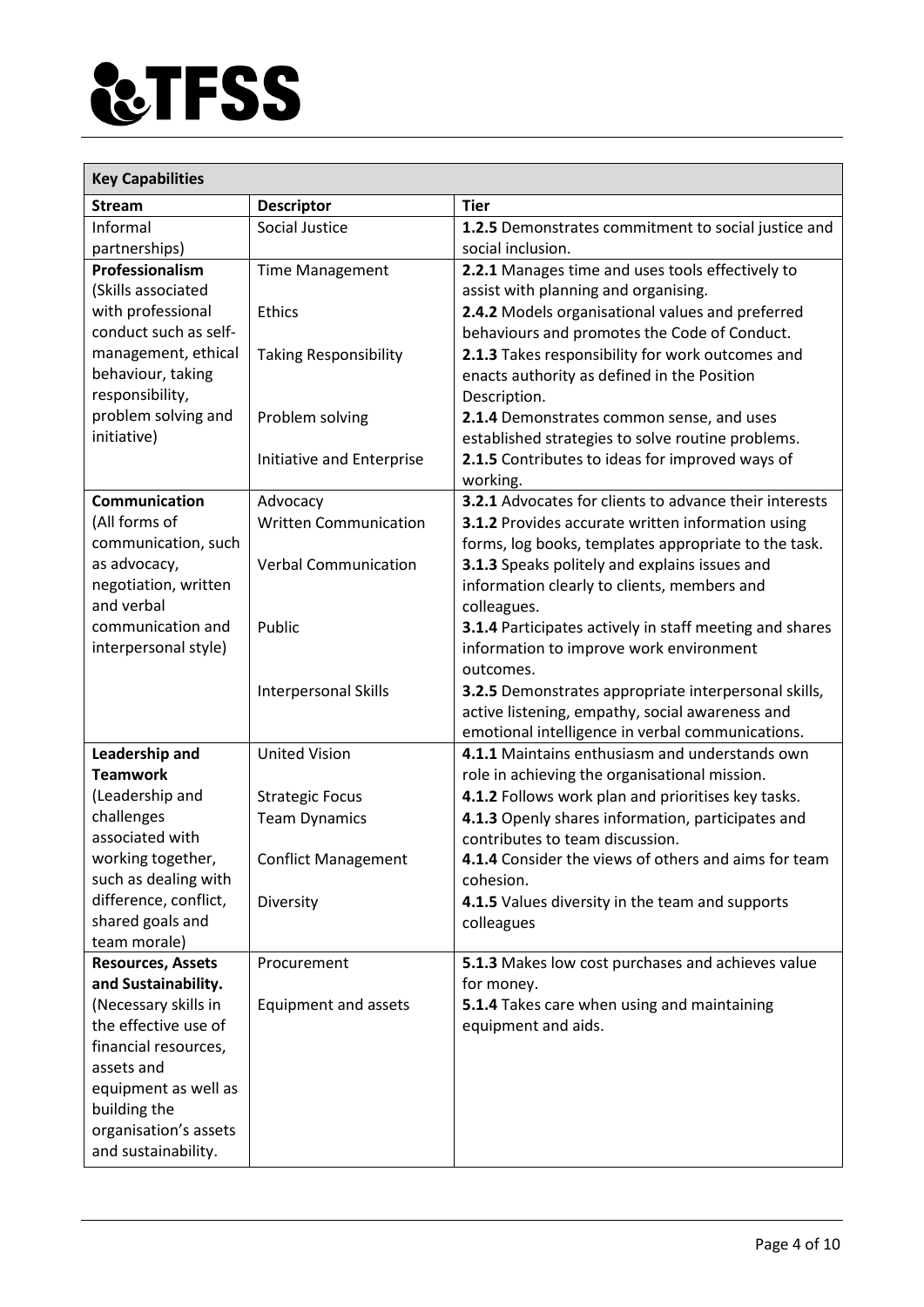

| <b>Key Capabilities</b>      |                            |                                                         |  |
|------------------------------|----------------------------|---------------------------------------------------------|--|
| <b>Stream</b>                | <b>Descriptor</b>          | <b>Tier</b>                                             |  |
| <b>Service Delivery</b>      | <b>Reflective Practice</b> | 6.2.1 Demonstrates reflective and evidence based        |  |
| (Working with a              |                            | practice.                                               |  |
| broad range of               | Knowledge of client        | 6.2.2 Builds knowledge of client issues and             |  |
| clients, communities         | issues                     | requirements to improve practice                        |  |
| and stakeholders,            | <b>Client Outcomes</b>     | 6.2.3 Provides clients with high quality service and    |  |
| maintaining                  |                            | appropriate referrals                                   |  |
| awareness of client          | Diversity                  | 6.3.4 Supports team to value and work effectively       |  |
| issues and ensuring          |                            | with client diversity                                   |  |
| client dignity and           | Client confidentiality     | 6.4.5 Fosters a culture of respect for clients          |  |
| confidentiality)             | and dignity                | confidentiality and dignity                             |  |
| Program                      | <b>Achieving Results</b>   | 7.2.3 Ensures clarity of understanding of required      |  |
| <b>Management and</b>        |                            | work, fulfils program and project responsibilities, and |  |
| <b>Policy Development</b>    |                            | achieves performance targets.                           |  |
| Necessary skills in          | Complaints handling and    | 7.2.5 Utilises feedback from complaints to improve      |  |
| the management of            | continuous improvement     | programs and reviews own performance                    |  |
| programs,                    |                            |                                                         |  |
| campaigns, projects          |                            |                                                         |  |
| and contracts as well        |                            |                                                         |  |
| as policy                    |                            |                                                         |  |
| development and              |                            |                                                         |  |
| implementation to            |                            |                                                         |  |
| guide work practices.        |                            |                                                         |  |
| <b>Change and</b>            |                            | 8.1.1 Maintains a positive approach to change and       |  |
| <b>Responsiveness</b>        | Change adaptability        | adapts to new or different ways of working.             |  |
| (Adapting to a               | Multi-skilling             | 8.1.2 Takes advantage of opportunities for learning     |  |
| change environment,          |                            | and growing skills.                                     |  |
| responding to new            | Creativity and Innovation  | 8.1.3 Identifies opportunities to do things better,     |  |
| and emerging trends          |                            | develops ideas with others and assists with the         |  |
| through skill                |                            | implementation of routine change.                       |  |
| acquisition, the use         | Technology                 | 8.2.4 Supports the use of new technology and            |  |
| of technology and            |                            | develops skills to master new technology.               |  |
| creative and                 | Learning and Development   | 8.1.5 Prepares own development plan in                  |  |
| innovative work              |                            | consultation with Service Stream Manager                |  |
| practices)<br>Governance and | Strategy                   | 9.1.1 Achieves targets in work plan and understands     |  |
| Compliance                   |                            | link with strategic goal.                               |  |
| (Systems and                 | Quality                    | 9.1.2 Ensures that own work meets the organisations     |  |
| processes to                 |                            | quality requirements                                    |  |
| implement the                | <b>Risk Management</b>     | 9.1.3 Ensures that risks are identified and reported in |  |
| strategic plan and           |                            | own work context.                                       |  |
| the management of            | <b>WHS</b>                 | 9.1.4 Ensures safety of self and others in work         |  |
| quality, risk, WHS           |                            | environment                                             |  |
| and legislative              | Legislation and            | 9.2.5 Is aware of relevant legislation and licensing    |  |
| compliance)                  | Compliance                 | requirements and ensures compliance in work             |  |
|                              |                            | practice                                                |  |
|                              |                            |                                                         |  |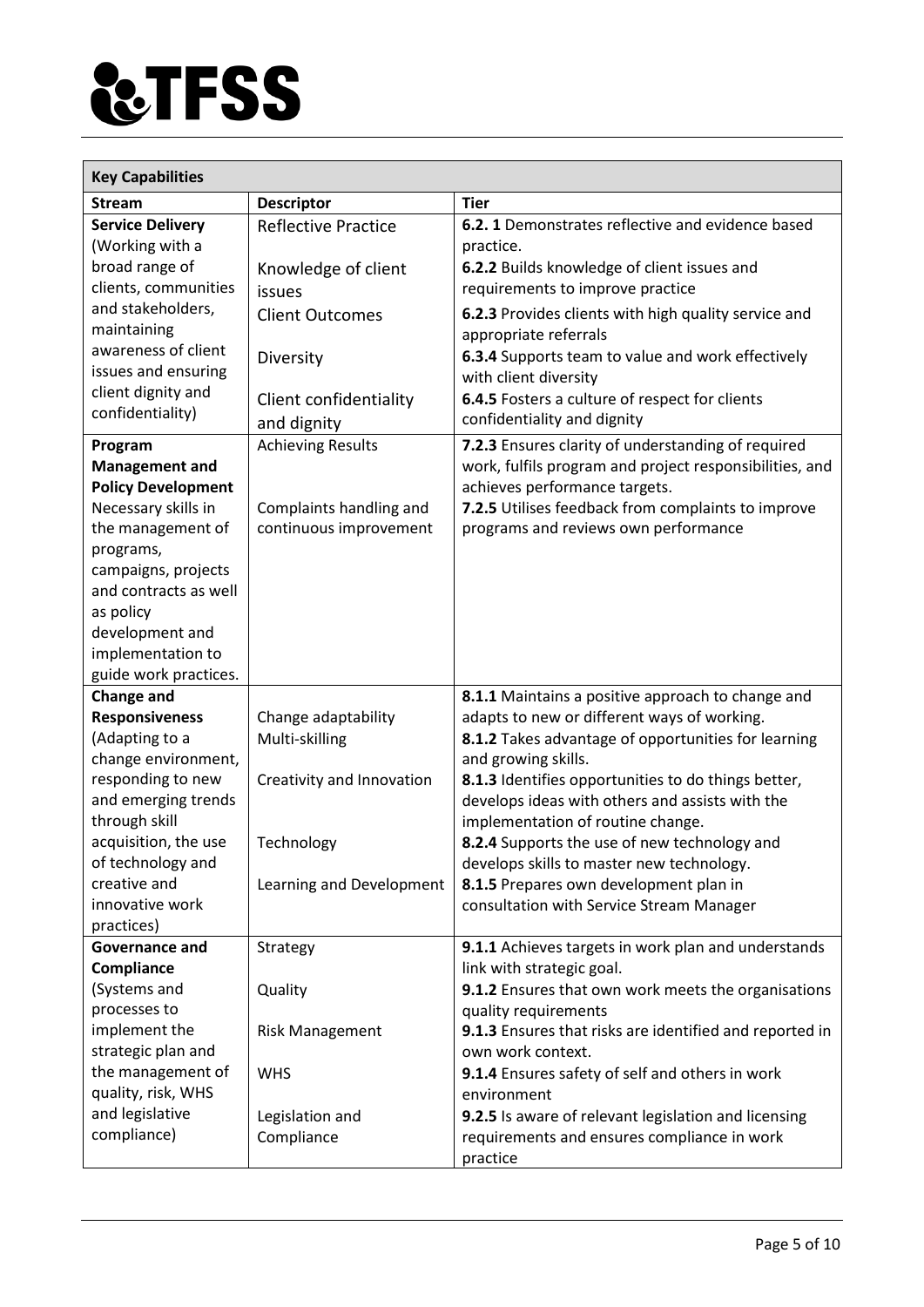

| <b>Position Specific Function</b> |                                                                                                                                                                                                                                                                                                                                                                                                                                                                                                                                                                                                                                                                                                                                                                                                                                                                                                                                                                                                                                                                                                                                                                                                                                                                                                                                                                                                                                                                                                                                                                                                                                                                                                                                                                                              |                                        |  |
|-----------------------------------|----------------------------------------------------------------------------------------------------------------------------------------------------------------------------------------------------------------------------------------------------------------------------------------------------------------------------------------------------------------------------------------------------------------------------------------------------------------------------------------------------------------------------------------------------------------------------------------------------------------------------------------------------------------------------------------------------------------------------------------------------------------------------------------------------------------------------------------------------------------------------------------------------------------------------------------------------------------------------------------------------------------------------------------------------------------------------------------------------------------------------------------------------------------------------------------------------------------------------------------------------------------------------------------------------------------------------------------------------------------------------------------------------------------------------------------------------------------------------------------------------------------------------------------------------------------------------------------------------------------------------------------------------------------------------------------------------------------------------------------------------------------------------------------------|----------------------------------------|--|
| <b>Key Performance</b><br>Area    | <b>Expected Outcomes</b>                                                                                                                                                                                                                                                                                                                                                                                                                                                                                                                                                                                                                                                                                                                                                                                                                                                                                                                                                                                                                                                                                                                                                                                                                                                                                                                                                                                                                                                                                                                                                                                                                                                                                                                                                                     | <b>Key Performance</b><br>Indicator/s  |  |
| Key Competencies                  | Build and maintain a professional rapport with each<br>$\bullet$<br>service program within TFSS;<br>Implement an understanding of the Children and Young<br>$\bullet$<br>Persons (Care & Protection) Act [1998];<br>Prioritise to achieve the objectives of TFSS and the<br>$\bullet$<br>objectives of each program;<br>Provide appropriate communication based on the<br>$\bullet$<br>audience receiving;<br>Follow processes and systems to maintain accurate<br>٠<br>records.                                                                                                                                                                                                                                                                                                                                                                                                                                                                                                                                                                                                                                                                                                                                                                                                                                                                                                                                                                                                                                                                                                                                                                                                                                                                                                             | As per TFSS policies<br>and procedures |  |
| Responsibilities                  | To contribute to the operational objectives of the work area,<br>a position at this level may include some of the following:<br>Undertake responsibility for various activities in a<br>specialised area;<br>Exercise responsibility for a function within the<br>$\bullet$<br>organisation;<br>Allow the scope for exercising initiative in the application<br>٠<br>of established work procedures;<br>Assist in a range of functions and/or contribute to<br>٠<br>interpretation of matters for which there are no clearly<br>established practices and procedures although such<br>activity would not be the sole responsibility of such an<br>employee within the workplace;<br>Provide administrative support requiring a high degree of<br>٠<br>judgment, initiative, confidentiality and sensitivity in the<br>performance of work;<br>Assist with or provide a range of records management<br>٠<br>services, however the responsibility for the records<br>management service would not rest with the employee;<br>Proficient in the operation of applicable computer<br>programs;<br>Supervise a limited number of lower classified employees<br>$\bullet$<br>or volunteers;<br>Allow the scope for exercising initiative in the application<br>$\bullet$<br>of established work procedures;<br>Deliver single stream training programs;<br>$\bullet$<br>Co-ordinate elementary service programs;<br>$\bullet$<br>Provide assistance to senior employees;<br>٠<br>Where prime responsibility lies in a specialised field,<br>$\bullet$<br>employees at this level would undertake at least some of<br>the following:<br>undertake some minor phase of a broad or more<br>complex assignment;<br>perform duties of a specialised nature;<br>provide a range of information services; | As required                            |  |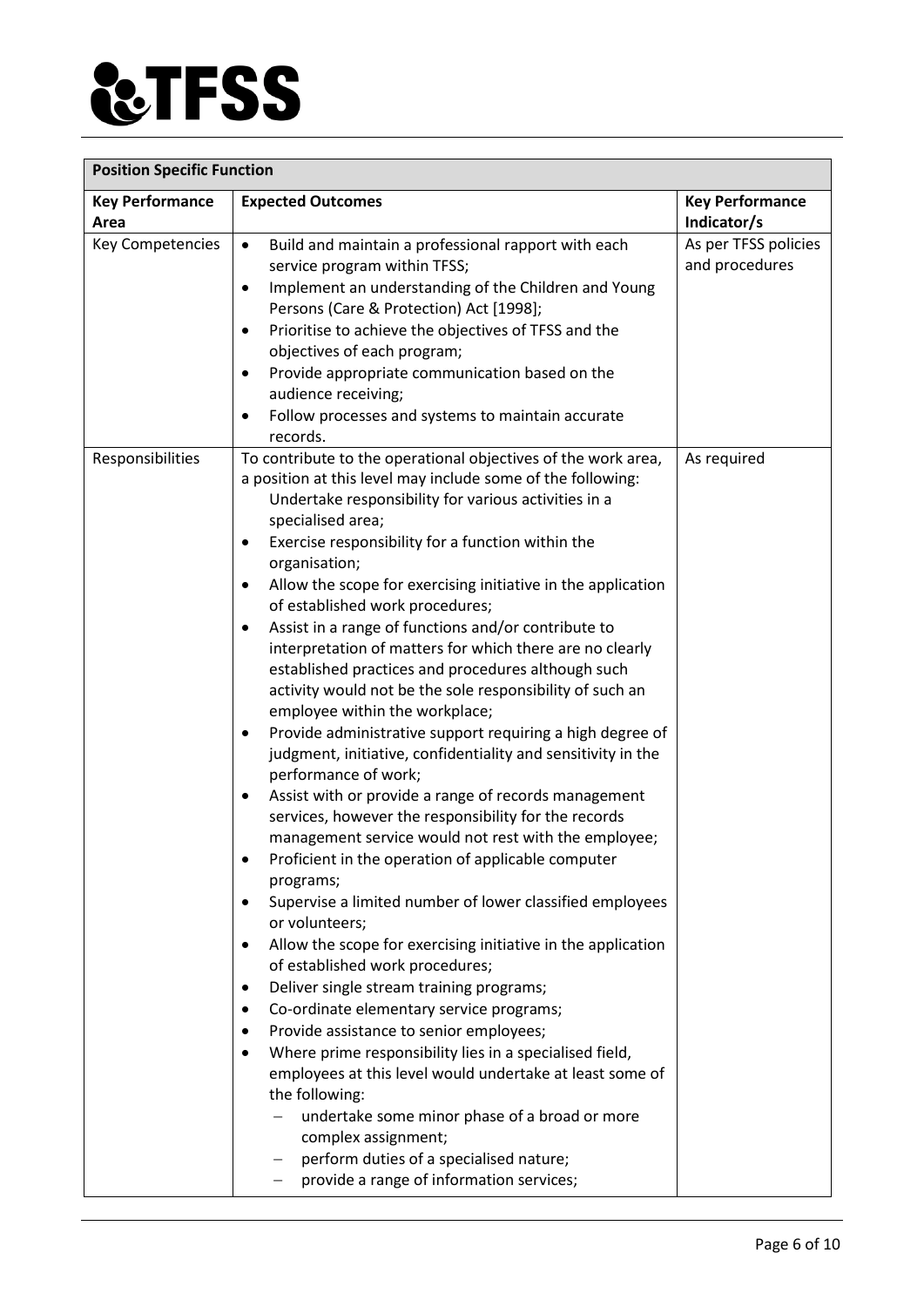

| <b>Position Specific Function</b>                                      |                                                                                                                                                                                                                                                                                                                                                                                                                                                                                                                                                                                                                                                                                                                                                                           |                                        |  |
|------------------------------------------------------------------------|---------------------------------------------------------------------------------------------------------------------------------------------------------------------------------------------------------------------------------------------------------------------------------------------------------------------------------------------------------------------------------------------------------------------------------------------------------------------------------------------------------------------------------------------------------------------------------------------------------------------------------------------------------------------------------------------------------------------------------------------------------------------------|----------------------------------------|--|
| <b>Key Performance</b><br>Area                                         | <b>Expected Outcomes</b>                                                                                                                                                                                                                                                                                                                                                                                                                                                                                                                                                                                                                                                                                                                                                  | <b>Key Performance</b><br>Indicator/s  |  |
|                                                                        | plan and co-ordinate elementary community-based<br>projects or programs;<br>perform moderately complex functions including<br>social planning, demographic analysis, survey design<br>and analysis.                                                                                                                                                                                                                                                                                                                                                                                                                                                                                                                                                                       |                                        |  |
| Workplace<br><b>Standards</b>                                          | Comply with the Quality Improvement Policy;<br>$\bullet$<br>Promote and demonstrate a commitment to continuous<br>$\bullet$<br>improvement across TFSS;<br>Understand and comply with TFSS policies, procedures<br>٠<br>and workplace standards;<br>Maintain and ensure privacy and confidentiality;<br>$\bullet$<br>Take active responsibility for your own well being in the<br>$\bullet$<br>workplace and gain assistance if required;<br>Use TFSS resources efficiently and effectively and treat<br>$\bullet$<br>them with due care;<br>Advise your manager of any obligations in relation to<br>٠<br>secondary employment;<br>Report any improper conduct;<br>٠<br>Assist in the general maintenance, cleanliness and<br>٠<br>presentation of workplace facilities. | As per TFSS policies<br>and procedures |  |
| Skills, knowledge,<br>experience,<br>qualifications<br>and/or training | Sound skills in oral and written communication with<br>$\bullet$<br>clients and other members of the public;<br>Thorough knowledge of work activities performed within<br>$\bullet$<br>the workplace;<br>Sound knowledge of procedural/operational methods of<br>$\bullet$<br>the workplace;<br>May utilise limited professional or specialised<br>knowledge;<br>Working knowledge of statutory requirements relevant<br>to the workplace;<br>Ability to apply computing concepts.<br>$\bullet$                                                                                                                                                                                                                                                                           | As required                            |  |
| Organisational<br>relationships                                        | Graduates work under direct supervision<br>$\bullet$<br>Works under general supervision except where this level<br>٠<br>of supervision is not required by the nature of the<br>responsibilities undertaken (see Responsibilities above);<br>Operate as member of a team;<br>٠<br>Supervision of other employees.<br>٠                                                                                                                                                                                                                                                                                                                                                                                                                                                     | As required                            |  |
| Finance and<br>Administration                                          | Accurately and objectively report feedback;<br>$\bullet$<br>Ensure completion of timesheets and have them sent<br>٠<br>through to the Service Stream Manager<br>weekly/fortnightly;<br>Ensure all appropriate receipts and travel claims are sent<br>through with time sheets.                                                                                                                                                                                                                                                                                                                                                                                                                                                                                            | As per TFSS policies<br>and procedures |  |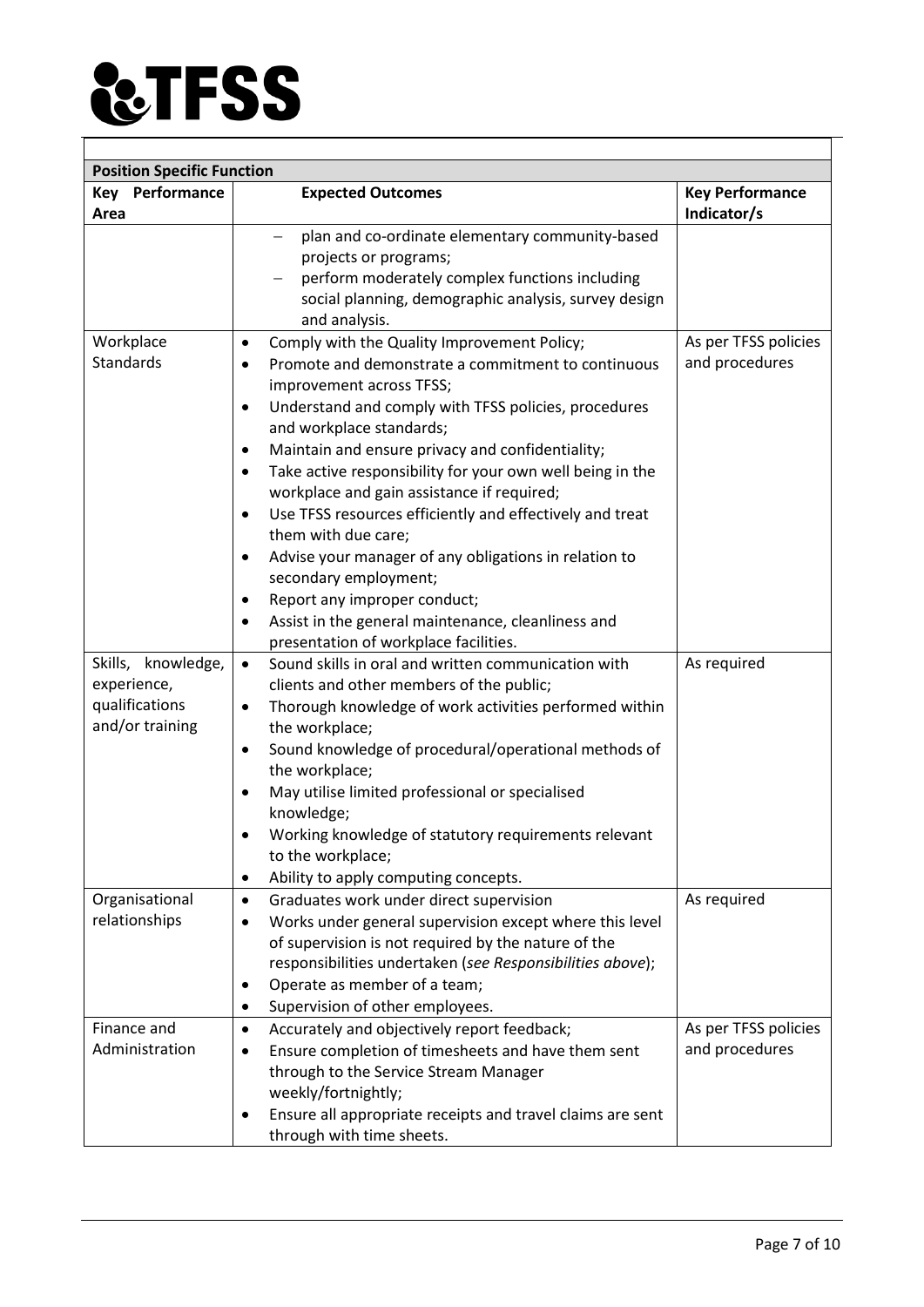

| <b>Position Specific Function</b> |                                                                        |                        |  |
|-----------------------------------|------------------------------------------------------------------------|------------------------|--|
| <b>Key Performance</b>            | <b>Expected Outcomes</b>                                               | <b>Key Performance</b> |  |
| Area                              |                                                                        | Indicator/s            |  |
| Professional                      | Actively participate in 1:1/supervision;<br>$\bullet$                  |                        |  |
| Development                       | Assist management to identify employee's own<br>$\bullet$              |                        |  |
|                                   | professional development needs;                                        |                        |  |
|                                   | Attend relevant professional development opportunities<br>$\bullet$    |                        |  |
|                                   | in order to fulfil your role;                                          | Successful             |  |
|                                   | Participate in cultural competencies, training and<br>٠                | completion training    |  |
|                                   | activities;                                                            | courses                |  |
|                                   | Where required, provide in-house training to other TFSS<br>$\bullet$   |                        |  |
|                                   | staff at the completion of training attended outside the               | Applied knowledge      |  |
|                                   | service;                                                               | and skills in the      |  |
|                                   | Actively participate in a service evaluation and staff<br>$\bullet$    | workforce              |  |
|                                   | appraisals, review of job descriptions;                                |                        |  |
|                                   | Attend relevant meetings in relation to your role.<br>$\bullet$        |                        |  |
| Safety & Risk                     | Take reasonable care of your own health and safety;<br>$\bullet$       | As per TFSS policies   |  |
| Management                        | Take reasonable care that your own acts or omissions do<br>$\bullet$   | and procedures         |  |
|                                   | not adversely affect the health and safety of others;                  |                        |  |
|                                   | Comply, so far as you are reasonably able, with<br>$\bullet$           |                        |  |
|                                   | reasonable instructions, policies and procedures to assist             |                        |  |
|                                   | TFSS to comply with the Work Health and Safety Act;                    |                        |  |
|                                   | Raise any concerns in relation to WHS with your Health<br>$\bullet$    |                        |  |
|                                   | and Safety Representative or Manager;                                  |                        |  |
|                                   | Report all accidents, incidents, injuries, hazards and                 |                        |  |
|                                   | equipment faults to your Supervisor, Manager or Health                 |                        |  |
|                                   | and Safety Representative immediately;                                 |                        |  |
|                                   | Report to work in a fit and proper condition, so that you<br>$\bullet$ |                        |  |
|                                   | are able to competently undertake your duties.                         |                        |  |
| Client Safety &                   | Provide a safe, comfortable physical environment for<br>$\bullet$      | As per Children's      |  |
| <b>Child Protection</b>           | clients and their children;                                            | and Young Person's     |  |
|                                   | As a mandatory reporter you have a legal obligation to<br>٠            | (Care and              |  |
|                                   | report to the Community Services Helpline any                          | Protection) Act        |  |
|                                   | incidences of child abuse and neglect or if you have                   |                        |  |
|                                   | reasonable grounds to suspect that a child is at risk of               | Chapter 16 A           |  |
|                                   | harm to children and/or young people;                                  |                        |  |
|                                   | Report any misconduct committed by staff against a<br>$\bullet$        |                        |  |
|                                   | person under 18 years;                                                 |                        |  |
|                                   | Ensure that your actions do not expose clients or                      |                        |  |
|                                   | children to harm;                                                      |                        |  |
|                                   | Assist in the reporting any complaints and investigation<br>$\bullet$  |                        |  |
|                                   | of all relevant issues as prescribed by the NSW                        |                        |  |
|                                   | Ombudsman Act 1974 (NSW).                                              |                        |  |
| Professionalism                   | Work as part of a team in delivering quality outcomes for<br>$\bullet$ | As per TFSS policies   |  |
| and Conduct                       | TFSS;                                                                  | and procedures         |  |
|                                   | Maintain professional relationships with TFSS program,<br>٠            |                        |  |
|                                   | Funding Body/s, community at large and all relevant                    |                        |  |
|                                   | stakeholders.                                                          |                        |  |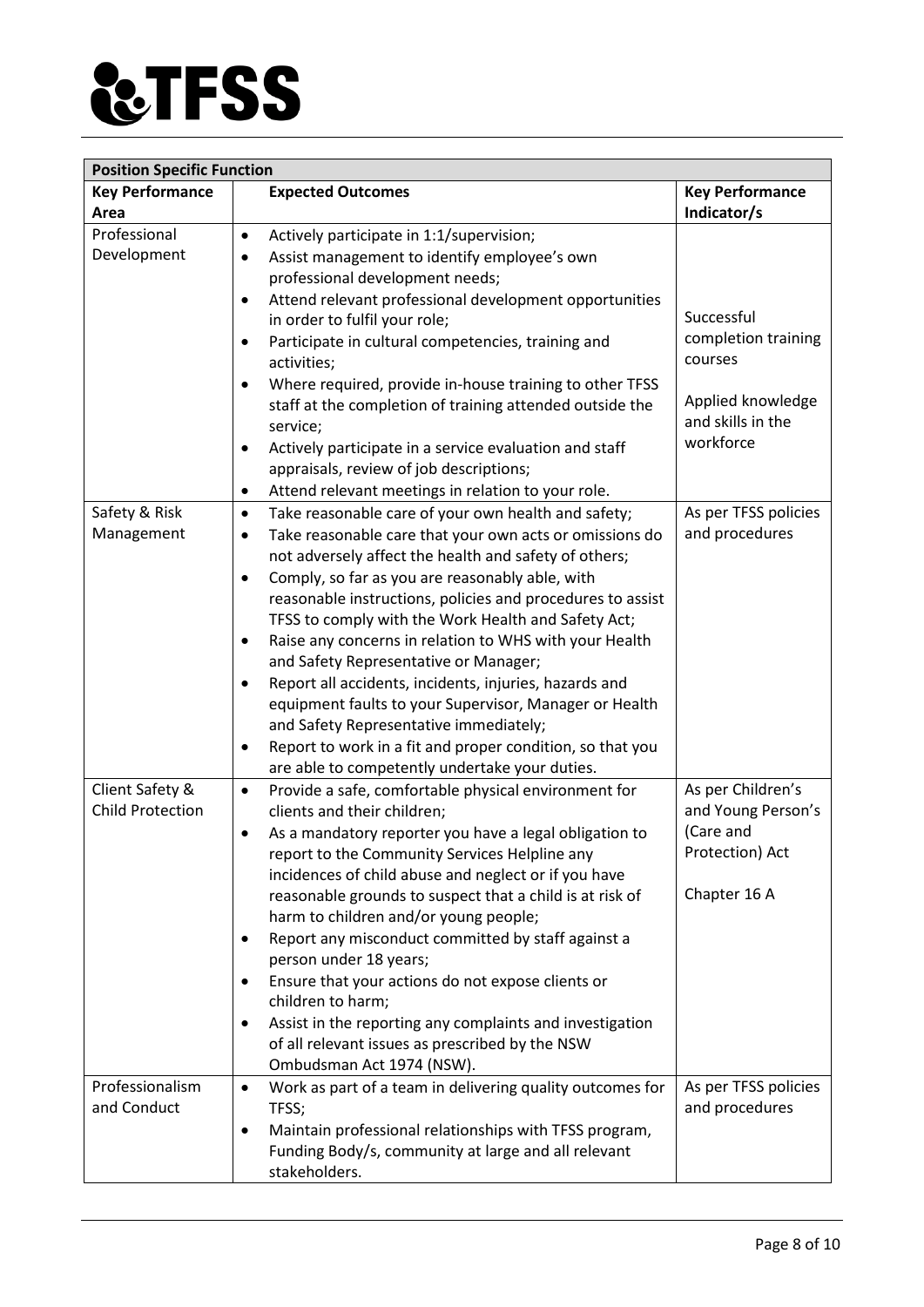

| <b>Position Specific Function</b> |                                                        |                        |
|-----------------------------------|--------------------------------------------------------|------------------------|
| <b>Key Performance</b>            | <b>Key Performance Area</b><br>$\bullet$               | <b>Key Performance</b> |
| Area                              |                                                        | Area                   |
| Complaints                        | All complaints are acted on and handled within policy; | As per TFSS policies   |
|                                   | Manager is aware of complaints immediately.            | and procedures         |

#### **Extent of Authority**

- Act within policy and procedure;
- Graduates receive instructions on the broader aspects of the work;
- Freedom to act within defined established practices;
- Problems can usually be solved by reference to procedures, documented methods and instructions;
- Assistance is available when problems occur.

#### **Decisions that are Referred to your Manager**

- All issues that require a sign off/approval from the Service Stream Manager or those with the delegation of authority to do so;
- Issues outside of policy guidelines;
- Complaints from families or service providers;
- Requests for new business from Funding Bodies;
- Complaints from Funding Bodies.

#### **Conditions of Employment:**

All TFSS workers are bound by the terms and conditions contained within the:

- TFSS Letter of Engagement;
- The Position Description;
- The relevant Industrial Award (s);
- TFSS Policies and Procedures and program specific protocols and guidelines;
- The TFSS Code of Conduct, as amended and endorsed by the TFSS Board of Directors from time to time.

It should be noted that you may need to perform other duties within your competence and knowledge as directed from time to time to meet our operational needs and we (TFSS) reserve the right to vary the above position description at any time in response to the changing needs of the program and organisation.